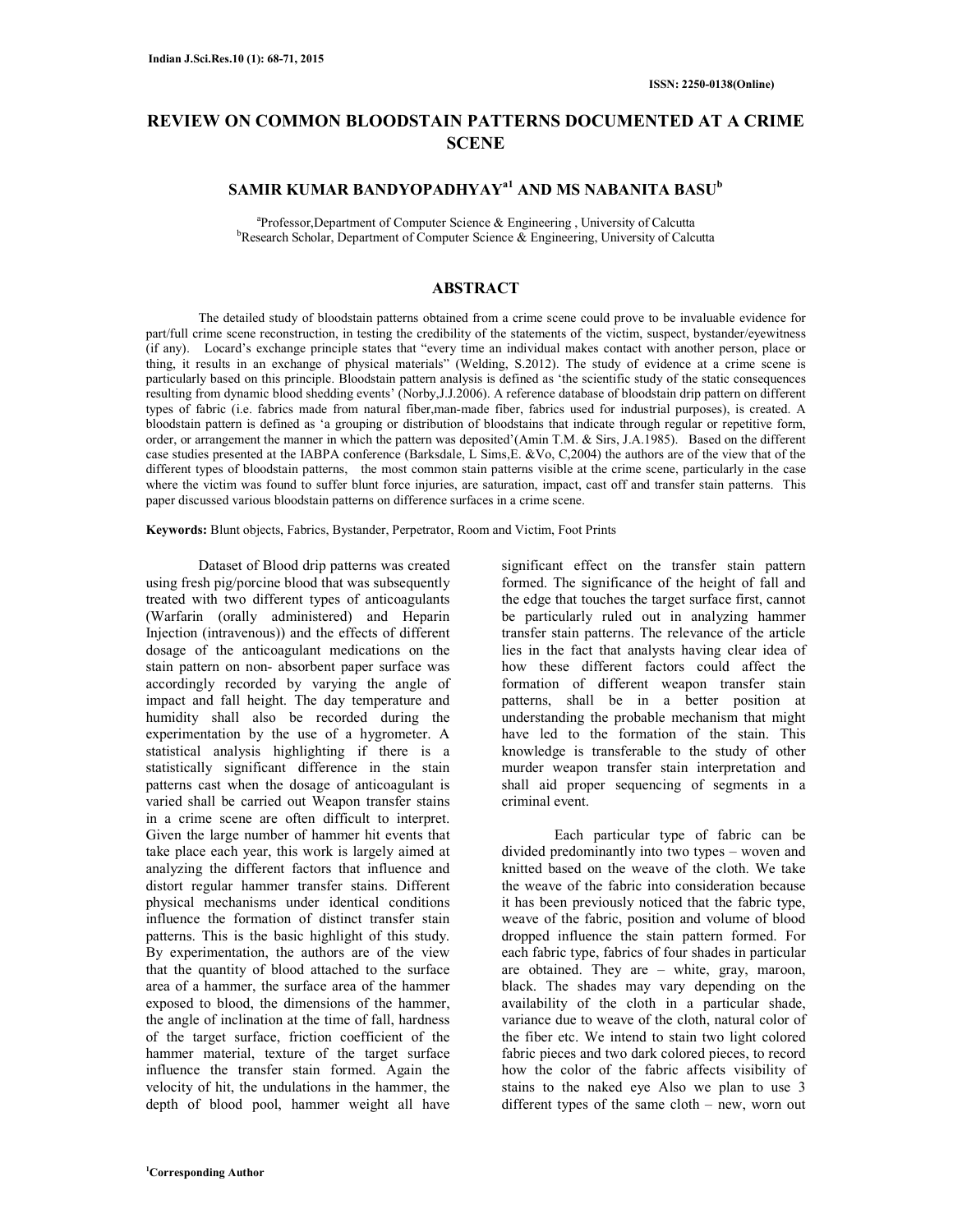(washed 8 times), sweat stained cloth washed 2 times, to record the same type of stains. From previous research we expect these different types of clothes to have very different stains although the stains might have been dropped using the same mechanism, under similar temperature , humidity and wind condition keeping the volume of liquid dropped , blood column , fall height, angle of impact constant .

Many image processing techniques have been developed over the past two decades to help forensic scientist in detection of footprint image boundary. Most studies conducted have proven that measurement of parameters may help detection of crime scenario. Computer-aided recognition systems for footprint analysis have been the focus of several research endeavours and it based on the idea of processing and analysing Footprint images for a quick and accurate recognition. Footwear impressions are among the most commonly found evidence at crime scenes and present more frequently than finger prints. Identification is based on the physical match of random individual characteristics of the shoe has acquired during its life.

#### **Review of Bloodstain Patterns Documented**

The authors used porcine blood for the experiments because porcine blood is quite similar to human blood (Christman, DV, 1996 and Amin TM, & Sirs JA, 1985). Blood was legally procured from Kolkata Municipal Pig Slaughter House, Tangra Kolkata, India. Given that fresh blood coagulates over time, 1100 IU of Heparin Injection was added to fresh pig blood to preserve the colloidal consistency of blood. It might be interesting to mention that adding anticoagulant does not alter the viscosity and specificity of the Non-Newtonian fluid,blood.

While Daniel Holstein, senior crime scene analyst in Metro police and a certified expert in bloodstain pattern analysis, gave the case a new dimension by focusing on the hammer imprint that matched the size of the hammer that lay close to the apparent victim's hand, Thomas Pitaro the defense attorney clearly marked out that the hammer imprint theory was not mentioned in the police report and was only added much later (Toplikar, D. 2010). There are two lessons to be learnt from the juridical proceedings of this particular case. Firstly, transfer stains often go unattended and hence unrecorded by most law enforcement officials. Secondly, when analyzed in relation to suspect, eyewitness testimony or other relevant circumstantial evidence, weapon transfer stains could actually give criminal juridical proceedings a new dimension (Toplikar, D. 2010), a new

perspective. Along with the study of the variation of bloodstain patterns formed on different textured surfaces (i.e. plain/smooth, rough, porous etc.) they have also provided valuable insights on how bloodstain patterns vary with difference in impact angle, fall height, target surface properties, quantity of blood etc. (Bevel, T, & Gardner, RM, 2002). Apart from briefing on the importance of the target surface texture and murder weapon dimensions in the formation of a stain, they have also provided important aids for sequencing available stain patterns at a crime scene in accordance with other relevant circumstantial evidence (Bevel, T, & Gardner, RM, 2002).

To be more precise, when the target substance is softer and the initial impact force exceeds the normalforce, cracks and dents are formed. Hence bloodstaintransfer pattern is particularly affected by the variationin the quantity of blood attached to the edge, initialimpact velocity, and relative hardness/softness of thetarget surface material(Bevel, T, & Gardner, RM, 2002).When the same amount of blood was allowed todrop from a height of 10 cms and a height of 100 cms,a difference in the size/diameter of the blood drop wasrecorded. From practical experience, the authors are of the opinion that in the absence of a murder weapon at the crime scene, study of other circumstantial evidence such as wound analysis, absence/presence of objects at a crime scene, cast off patterns, drip trails, impact spatter etc. in correlation with weapon transfer stain patterns (if any) shall help analysts in identifying the most probable tool that has been used for the murder or for injuring the victim who might not be in a position to narrate the sequence of events. Based on analysis of weapon transfer stain patterns, the factors highlighted in this study shall help pattern analysts in part/full sequencing of probable events that might have occurred at the crime scene. Hence, this study shall aid effective part reconstruction of criminal events.

In the IABPA Conference held in Tucson, Arizona, 2004, Peter Lamb presented the investigation report of the late night assault of a young man who was intoxicated at the time of attack and could only recollect part of the savagery that he had been subjected to (SWGBPA,2009). Due to rain drop that had soaked the garment at the time of the assault it was difficult to examine the bloodstains on the soaked garment. However there was evidence of kicking and stomping. Based on the evidence the case finally proceeded for trial and the accused was proved guilty and hence imprisoned. In his review of the Windsor city homicide case Scott Lamont pointed out that barefoot transfer impressions and footwear transfer impressions were found on the floor[6(SWGBPA,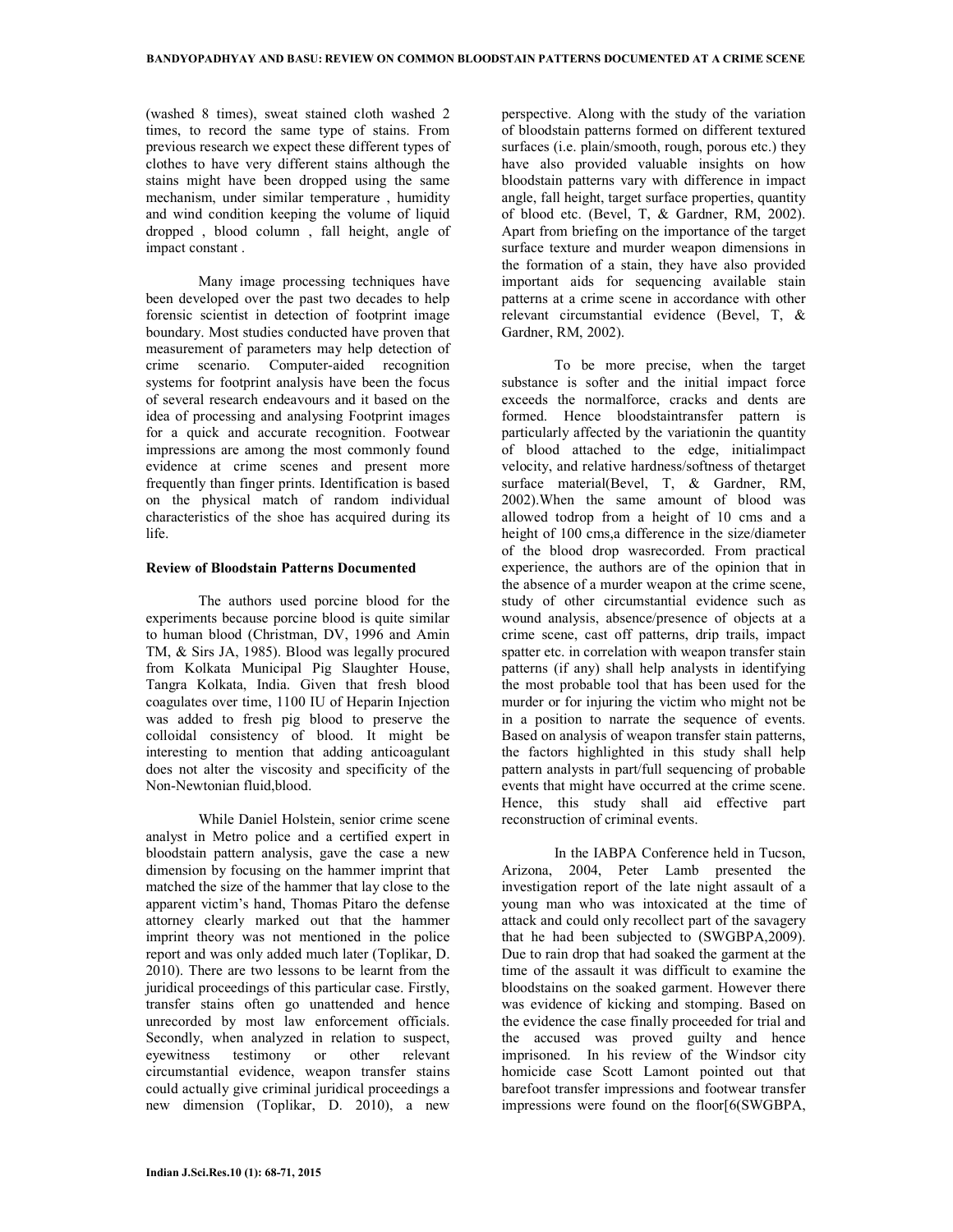2009)]. In a violent crime scene with sufficient amount of bloodshed, bloodstain pattern analysis often plays a significant role in proving or refuting the statements of the suspect, victim, bystander/eyewitness(if any) within the juridical setting. The stains along with the wound suffered by the victim/s could also be used for part/full reconstruction of crime scenes. These case studies particularly set out the background for this review paper. By way of experience, an individual can clearly understand the difficulty of visualizing bloodstain patterns on dark coloured fabric. Researchers assess the contrast between bloodstains and different dark colored fabrics at defined wavelengths over the visible and near infrared range. The automated software that the authors intend to build shall take as input digital as also infrared images and be able to automatically trace out bloodstain patterns thereby improving the toolkits in use for locating and enhancement of bloodstain patterns, visible or latent, on all types of difficult surfaces.the stain type we can see or might expect to see on the clothes of an individual.

when he is a victim, perpetrator or a simple bystander in the event of a head hit of a victim using a stick, rod, axe etc. (The instruments of head hit shall be decided in discussion and study of court proceedings of several violent cases that have so far been solved) in an indoor setting. Based on the velocity of hit, stain type on cloth of an individual, number of hits, distance between the victim , perpetrator and bystander, relative position of the three at the time of hit, movement of any party before probable subsequent hits, direction of movement of weapons and people, room temperature, humidity, room dimensions, person height ,weight ,using Bayesian networks, correlation and regression we would try to probabilistically infer the position of an individual (victim, perpetrator, bystander(if any)).

Identification is based on the physical match of random individual characteristics of the shoe has acquired during its life. The only thing consistent about crime scenes is their inconsistency. Because of their diversity, crime scenes can be classified in many ways. First, crime scenes can be classified according to the location of the original criminal activity. This classification of the crime scene labels the site of the original or first criminal activity as the primary crime scene and any subsequent crime scenes as secondary. This classification does not infer any priority or importance to the scene, but is simply a designation of sequence of locations. If the outsole pattern of a shoe can be determined from its mark, then this can significantly narrow the search for a particular suspect. The current practice is that forensic examiner collects and preserves footwear and tire

tread impression evidence for makes examinations, comparisons, and analyses in order to identify or eliminate a shoe, or type of outsole, as the source of an impression, determine the brand or manufacturer of theoutsole or footwear, link scenes of crime, and write reports and provide testimony as needed.

A study of the variation of bloodstain patterns formed by footwear impression on different extured surfaces (i.e. plain/smooth, rough, porous etc.) they have also provided valuable insights on how bloodstain patterns vary with difference in impact angle , fall height , target surface properties, quantity of blood etc. Footwear impression evidence could also be effectively used to support or contradict the probable reconstruction put forward by an expert witness. Based on photographic impression Forensic analyst requires comparison of this image against specific databases. These databases include: (i) marks made by shoes currently and previously available on the market and (ii) marks found at other crime scenes. Normally an image of a shoe mark can be obtained using photography, gel, or electrostatic lifting or by making a cast when the impression is in soil. Footwear imagescollected directly from crime scenes are of poor quality. Theenvironment under which the questioned shoe print is lifted at the crime scene is different from those available in the knownprints. One approach is to design digital image enhancementtechniques, such as contextual thresholding, to enhance thequality of questioned shoe-prints to achieve feasibility ofmatching shoeprints in the database. Debris and shadows andother artifacts in the crime scene impressions are difficult toalter out from footwear impressions. They have interferedwith attempts to store and search in the database. Therefore,after digital image enhancement, some algorithms are desiredto be able to classify different regions of footwear impressionto be one of two types: useful regions (impressed by footwear)and discard able regions (impressed by other artifacts such asdebris).

## **CONCLUSIONS**

The fact that blood follows the laws of fluid mechanics and reacts similarly under similar physical conditions forms the basis of bloodstain pattern analysis. From the literature and from case study experience the authors conclude that the basic most common bloodstain patterns that an individual can expect to see when an individual is hit by a blunt ended object are– transfer stain patterns from fingers, weapon, saturation stain patterns, impact spatter, cast off pattern and even expirated stain patterns on certain occasions. These can be accompanied by drip trail patterns, flow, wipe and swipe patterns as well. But this work is particularly focused at studying the most common